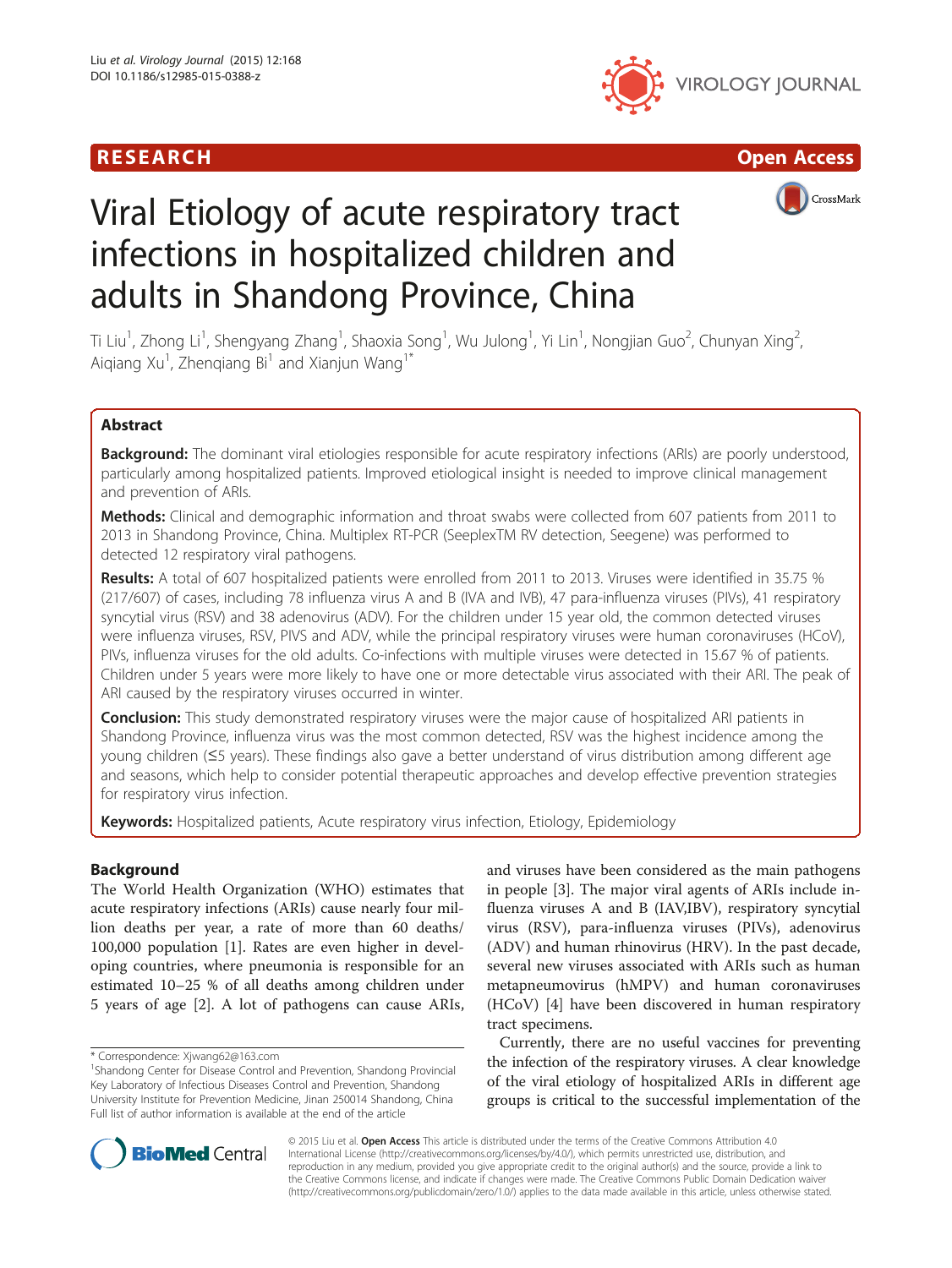<span id="page-1-0"></span>prevention, control and treatment strategies. Because of the geographical or climatic differences, or socioeconomic factors, the epidemiological presentation of viral etiology varied among different study population in different countries or regions [[5](#page-5-0)–[12\]](#page-5-0).

China is a large country with different climate characteristics among different regions. A better understanding of the viral etiology of hospitalized ARIs in different regions plays a predominant role for the local prevention, control and treatment of ARIs. Although several studies on the epidemiology of ARIs have recently reported in Beijing, Shenzhen, Hong Kong, Gansu province and China, the epidemic profiles of viruses in ARIs are different because of different enrolled criteria, geographical and climatic factors [\[8](#page-5-0)–[13](#page-5-0)].

Shandong locates in eastern China and lies near to Southern Korean and Japanese with 97 million populations, which has a large transient population from different provinces and counties. The mixing of transient population may increase the transmission of respiratory viruses. Feng et al. [[10](#page-5-0)] reported the viral etiology of hospitalized acute lower respiratory infection patients in 22 provinces of China, including Shandong province, but the findings didn't include the data in this study. At the same time, HRV as the major infection pathogen was detected in the hospitalized ARIs, but Feng's result didn't describe HRV prevalence. Thus, our aim was to investigate the frequency and type of twelve common respiratory viral infections in hospitalized ARIs among children and adults in Shandong Province from 2011 to 2013.

# Results

# Patient characteristics and clinical diagnosis

During January 2011-December 2013, 607 specimens were collected from patients with hospitalized ARIs in the present study. The patients were 348 (57.33 %) males and 259(42.67 %) females (sex ratio 1.34; Table 1)  $(x^2 =$ 0.06,  $P > 0.5$ ). Among the 607 ARI patients, 40.03 % were children aged <5 years and 21.42 % were elderly aged  $\ge$ 60 years, with a median age of 6 years (range, 1 months to 99 years) (Table 1). A temperature  $\geq$  38 °C was documented in 96.54 % of ARI cases at the time of physical examination. The most common symptoms observed were cough (78.25 %), followed by sore throat (47.78 %). The respiratory symptoms are described in Table 1.

# Viral etiologies

The NTS were analyzed by multiple RT-PCR, 217 (35.75 %) specimens carried at least one virus, comprising 183 single-infection cases (84.33 %), and 34 coinfection cases (15.67 %)(Table 2). The most frequently detected virus was influenza virus (30.47 %, 78/256), followed by PIVs (18.36 %, 47/256), RSV (16.02 %, 41/ 256) and ADV (14.84 %, 38/256) (Table 2).

Table 1 Summary of associations between clinical characteristic and viral infectious

| Characteristic                              |              | ARI $(\%)$ ( $N = 607$ ) Infected sample( $N = 217$ ) |
|---------------------------------------------|--------------|-------------------------------------------------------|
| sex                                         |              |                                                       |
| Male                                        | 348(57.33 %) | 123(56.68 %)                                          |
| Female                                      | 259(42.67 %) | 94(43.32 %)                                           |
| Age                                         |              |                                                       |
| $\leq$ years                                | 125(20.59 %) | 52(23.96 %)                                           |
| $3 \sim 4$                                  | 118(19.44 %) | 57(26.27 %)                                           |
| $5 - 15$                                    | 124(20.43 %) | 50(23.05 %)                                           |
| $16 - 59$                                   | 110(18.12 %) | 29(13.36 %)                                           |
| $\geq$ 60 years                             | 130(21.42 %) | 29(13.36 %)                                           |
| Chronic disease                             |              |                                                       |
| chronic lung disease                        | 57(9.39 %)   | $14(6.45\%)$                                          |
| coronary artery heart disease               | 123(20.26 %) | 32(14.75 %)                                           |
| Metabolic                                   | 48(7.91 %)   | 15(6.91 %)                                            |
| incubate the influenza<br>vaccine last year | 31(5.11 %)   | 18(8.29 %)                                            |
| Clinical Symptom                            |              |                                                       |
| fever(<38)                                  | 21(3.46 %)   | 8(3.69 %)                                             |
| fever $(238)$                               | 586(96.54 %) | 209(96.31 %)                                          |
| sore throat                                 | 290(47.78 %) | 88(40.55 %)                                           |
| Cough                                       | 475(78.25 %) | 175(80.65 %)                                          |
| difficulty breathing                        | 173(28.50 %) | 55(25.34 %)                                           |
| lung auscultation                           | 357(58.81 %) | 119(54.84 %)                                          |
| abnormal X-ray                              | 270(44.48 %) | 83(38.25 %)                                           |

Table 2 Viral etiologies identified (2011-2013)

| Infections      | Single infection (%) Co-infection (%) Total (%) |                |                  |
|-----------------|-------------------------------------------------|----------------|------------------|
|                 | $N = 183(30.15)$                                | $N = 34(5.60)$ | $N = 217(35.75)$ |
| IAV             | 39(21.32)                                       | 9(12.33)       | 48(18.75)        |
| <b>IBV</b>      | 17(9.29)                                        | 13(17.81)      | 30(11.72)        |
| ADV             | 29(15.85)                                       | 9(12.33)       | 38(14.84)        |
| <b>RSVA</b>     | 15(8.20)                                        | 14(19.18)      | 29(11.33)        |
| <b>RSVB</b>     | 11(6.01)                                        | 1(1.37)        | 12(4.69)         |
| $PIV-1$         | 8(4.37)                                         | 3(4.11)        | 11(4.30)         |
| $PIV-2$         | 15(8.20)                                        | 2(2.74)        | 17(6.64)         |
| $PIV-3$         | 14(7.65)                                        | 5(6.85)        | 19(7.42)         |
| HCoV(229E/NL63) | 7(3.83)                                         | 3(4.11)        | 10(3.91)         |
| HCoV(OC43/HKU1) | 8(4.37)                                         | 4(5.48)        | 12(4.69)         |
| <b>HRV</b>      | 20(10.93)                                       | 6(8.22)        | 26(10.16)        |
| <b>HMPV</b>     | O(0)                                            | 4(5.48)        | 4(1.56)          |
| Total           | 183                                             | 73 (34 cases)  | 256              |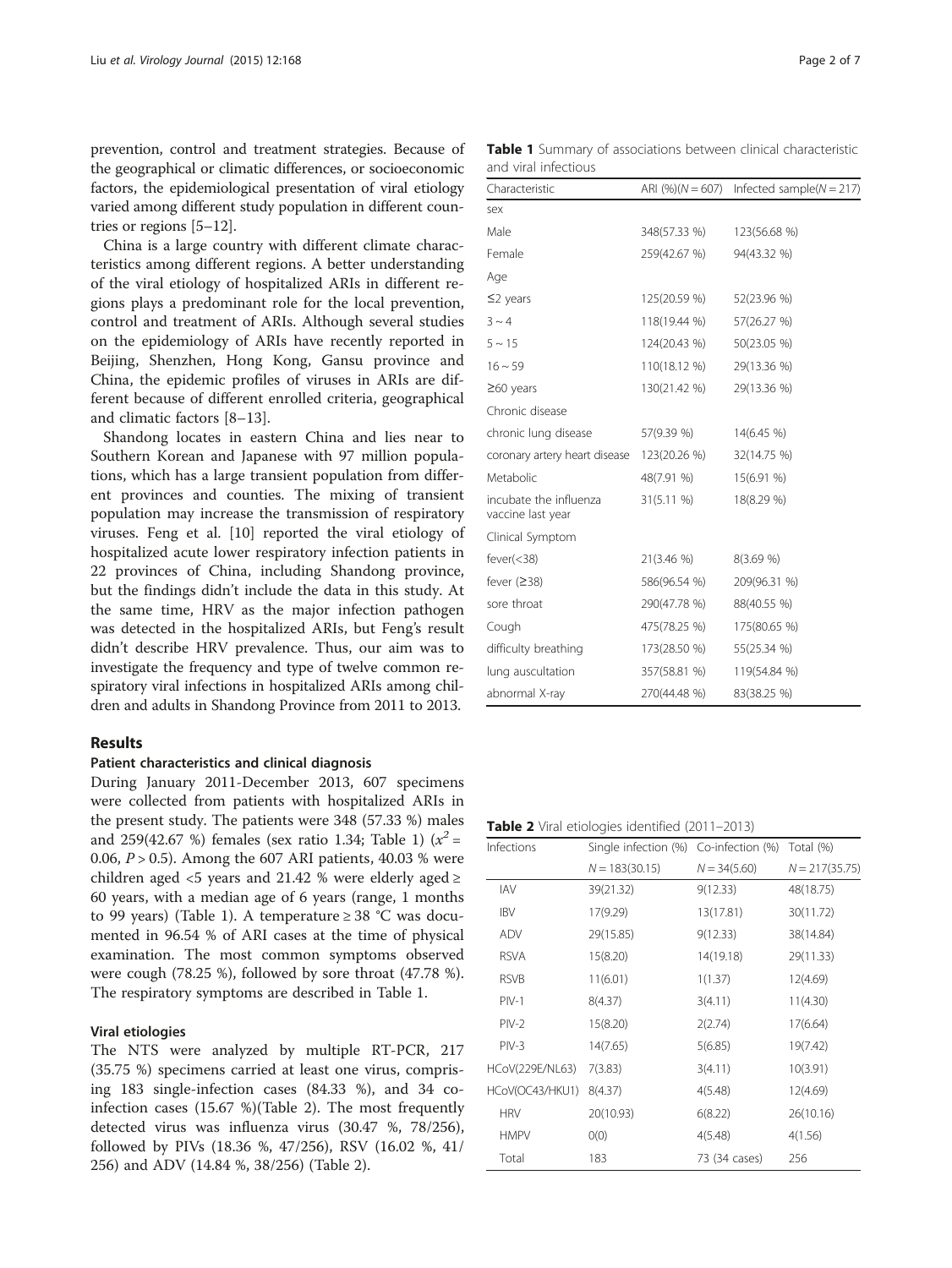Among the 34 ARI cases with co-infection, two viruses were identified in 29 patients (85.29 %) and three viruses were detected in 5 patients (14.71 %) (Table [2](#page-1-0)). Among the co-infected specimens, the most common virus was RSVA (19.18 %), followed by IBV (17.81 %), AdV and IAV (12.33 %) (Table [2\)](#page-1-0).

The total positive rates in the year of 2011, 2012 and 2013 were 41.86, 42.69 and 29.32 %, respectively. It was statistically lower in 2013 than in the other 2 years ( $x^2$  = 11.22, P < 0.01), but no difference was observed between 2011 and 2012 (Table 3).

## Age and gender distribution

All of the ARI patients were grouped into five age groups with different positive rate of viral infections (Table [1](#page-1-0) and Table [4\)](#page-3-0). The overall positive rate was double in young Children (<5 years) than that in old adults (>60 years) (44.85 VS 22.31 %). All of the detected viruses predominated in children (≤15 years old), except for HCoV which dominated in the adults (>15 years old). The predominant viruses among different age groups were different. Of young children  $(\leq 2 \text{ years})$ , RSV was the most prevalent virus followed by PIVs, ADV and IVA. Of Children aged  $3 \sim 4$  years, IVA and RSV had the highest incidence, followed by IVB and HRV. Of persons aged  $5 \sim 15$  years, ADV was the most common pathogen, followed by IVA and PIVs. For the person aged ≥60 years, the incidence of PIVs and HCoV were the highest, followed by RSVB(Table [4](#page-3-0)). There was no significant difference in viral infection

Table 3 Association between years and respiratory virus infection (2011–2013)

| Infections        | Years           |                 |                 |  |  |
|-------------------|-----------------|-----------------|-----------------|--|--|
|                   | 2011            | 2012            | 2013            |  |  |
|                   | $(n = 129)$ (%) | $(n = 171)$ (%) | $(n = 307)$ (%) |  |  |
| <b>IAV</b>        | 19(14.73)       | 10(5.85)        | 19(6.19)        |  |  |
| <b>IBV</b>        | 4(3.10)         | 25(14.62)       | 1(0.33)         |  |  |
| ADV               | 18(13.95)       | 4(2.34)         | 16(5.21)        |  |  |
| <b>RSVA</b>       | 4(3.10)         | 12(7.02)        | 13(4.23)        |  |  |
| <b>RSVB</b>       | 1(0.78)         | 9(5.26)         | 2(0.65)         |  |  |
| $PIV-1$           | 2(1.55)         | 3(1.75)         | 6(1.95)         |  |  |
| $PIV-2$           | 4(3.10)         | 4(2.34)         | 9(2.93)         |  |  |
| $PIV-3$           | 4(3.10)         | 4(2.34)         | 11(3.58)        |  |  |
| HCoV(229E/NL63)   | 3(2.33)         | 2(1.17)         | 5(1.63)         |  |  |
| HCoV(OC43/HKU1    | 3(2.33)         | 6(3.51)         | 3(0.98)         |  |  |
| <b>HRV</b>        | 2(1.55)         | 11(6.43)        | 13(4.23)        |  |  |
| <b>HMPV</b>       | 2(1.55)         | 2(1.17)         | O(0)            |  |  |
| single infectious | 42(32.56)       | 58(33.92)       | 83(27.04)       |  |  |
| co-infectious     | 12(9.30)        | 15(8.77)        | 7(2.28)         |  |  |
| positive cases    | 54(41.86)       | 73(42.69)       | 90(29.32)       |  |  |

between male (35.34 %, 123/348) and female.  $(36.29 \text{ %}, 94/259)$   $(p \ge 0.05)$ .

# Seasonal distribution

The virus detection rate was not distributed equally during different seasons in Shandong Province (Fig. [1\)](#page-3-0). The total positive rate was the highest in the winter (49.22 %), followed by spring (22.27 %), autumn (15.23 %) and summer (13.28 %). For the every virus, IAV and IBV were mostly detected in winter, while RSV was detected primarily during the autumn and winter. HRV and PIVs were detected in all seasons, while ADV was detected primarily during the spring and summer. Other viral pathogens appeared sporadically during the year.

# Clinical characteristics of patients with viral infection

The clinical symptoms and diagnosis of the patients with viral infection are shown in Table [5](#page-4-0). Fever and cough compares the majority of clinical symptom. Pneumonia was the most common diagnosis for RSV, PIVs, HRV, IVA, HCoV and ADV infection, while IBV had the highest rate of bronchitis than the other viral infection.

# **Discussion**

Respiratory viruses causing acute respiratory infection are a significant source of morbidity and mortality, especially in children under 5 years. There were some research reports about the epidemiology and etiology of respiratory viruses among the children throughout the world, but study of hospitalized ARIs in children and adults simultaneous is more limited. Due to the different age groups, climate and other factors, the infection incidence, seasonality, co-infection rate and clinical profiles of respiratory virus in hospitalized ARIs are different. In this study, a total of 607 hospitalized ARI cases were enrolled from 2011 to 2013, and 35.75 % were positive for at lease one virus, which was consistent with the previous study in China (36.6 %) [[10\]](#page-5-0). The finding also illustrated that the virus positive rate was double in children less than 5 years than that in adults. At the same time, children less than 5 years old accounted for most cases of ARIs (44.15 %) and 45.52 % of them had a documented viral infection (Table [1](#page-1-0)), a similar incidence rate has been obtained in Shenzhen, Hong Kong, Rome and Milan [[13](#page-5-0)–[16](#page-5-0)], but it was different from other studies [[17, 18\]](#page-5-0). For the old adult ( $\geq 60$  years), viruses were detected in 22.31 % (29/130) of samples, which was lower than that of the study reported by Ren L [[12\]](#page-5-0) and Raquel Cirlene da Silva [\[19\]](#page-5-0).

For all of the hospitalized ARIs, the principal pathogens were IVA, PIVs (PIV1-3), RSV, ADV and IBV. For the young children  $(\leq 5$  year), the most prevalent viruses were RSV, PIVs, IVA, ADV and IVB, while the principal respiratory viruses were HCoV, PIVs, RSV in the old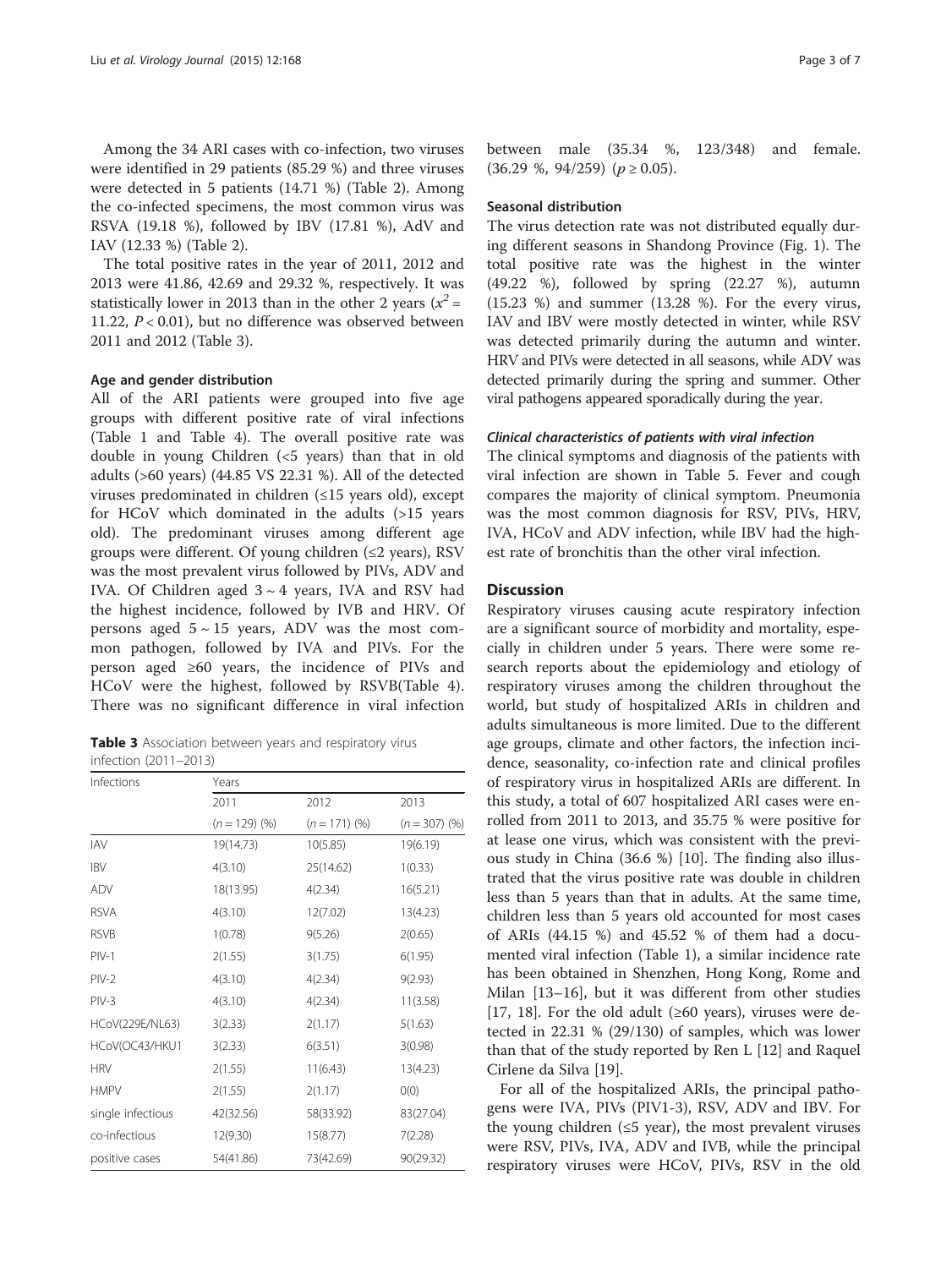| Infections        | Age group       |                 |                 |                 |                 |  |
|-------------------|-----------------|-----------------|-----------------|-----------------|-----------------|--|
|                   | $\leq$ 2 year   | $3 \sim 4$      | $5 \sim 15$     | $16 \sim 59$    | $\geq 60$       |  |
|                   | $(n = 125)$ (%) | $(n = 118)$ (%) | $(n = 124)$ (%) | $(n = 110)$ (%) | $(n = 130)$ (%) |  |
| <b>IAV</b>        | 9(7.20)         | 13(11.02)       | 10(8.06)        | 13(11.82)       | 3(2.31)         |  |
| <b>IBV</b>        | 4(3.20)         | 12(10.17)       | 9(7.26)         | 2(1.82)         | 3(2.31)         |  |
| ADV               | 10(8.00)        | 7(5.93)         | 15(12.10)       | 6(5.45)         | O(0)            |  |
| <b>RSVA</b>       | 13(10.40)       | 7(5.93)         | 4(3.23)         | 1(0.91)         | 4(3.08)         |  |
| <b>RSVB</b>       | 6(4.80)         | 6(5.08)         | O(0)            | O(0)            | O(0)            |  |
| $PIV-1$           | 5(4.00)         | 3(2.54)         | 2(1.61)         | 1(0.91)         | O(0)            |  |
| $PIV-2$           | 1(0.80)         | 3(2.54)         | 6(4.84)         | 4(3.64)         | 3(2.31)         |  |
| $PIV-3$           | 8(6.40)         | 3(2.54)         | 2(1.61)         | O(0)            | 6(4.62)         |  |
| HCoV(229E/NL63)   | 1(0.80)         | 3(2.54)         | 1(0.81)         | 1(0.91)         | 4(3.08)         |  |
| HCoV(OC43/HKU1    | 4(3.20)         | O(0)            | 1(0.81)         | 2(1.82)         | 5(3.85)         |  |
| <b>HRV</b>        | 3(2.40)         | 10(8.47)        | 7(5.65)         | 3(2.73)         | 3(2.31)         |  |
| <b>HMPV</b>       | 2(1.60)         | 1(0.85)         | O(0)            | O(0)            | 1(0.77)         |  |
| single infectious | 40(32.00)       | 47(39.83)       | 44(35.48)       | 25(22.73)       | 27(20.77)       |  |
| co-infectious     | 12(9.60)        | 10(8.47)        | 6(4.84)         | 4(3.64)         | 2(1.54)         |  |
| positive cases    | 52(41.60)       | 57(48.31)       | 50(40.32)       | 29(26.36)       | 29(22.31)       |  |

<span id="page-3-0"></span>Table 4 Association between age groups and respiratory virus infection (2011–2013)

adult groups. The epidemic characteristic differed among the age groups and seasonality.

Influenza viruses were the most frequently detected respiratory viruses in all hospitalized ARIs, accounting for 12.85 % (78/607), and IVA (7.91 %, 48/607) was more prevalent than IVB (4.94 %, 30/607). For the young children less than 5 years, the positive rate was three times than that in old adults (15.63 % VS 4.62 %). The influenza virus A(H1N1) pdm09 and dynamic change of influenza viruses could explain this shift. As an emergence infectious disease, people could be vulnerable to infection with influenza virus A (H1N1) pdm09 because of low antibody in the second wave in 2010–2011 surveillance season [\[20](#page-5-0)]. The influenza surveillance data also verified that influenza A (H1N1) pdm09 was the main

strain in Shandong in 2011 and 2013 [\[21](#page-5-0)]. After that in 2011, IVB became the predominant strain in 2012 due to the limited immunological cross-reactivity between influenza subtypes which lead to the increase of the infection population [[20, 21\]](#page-5-0). Our study also highlighted a clear seasonal distribution of influenza viruses which were active in winter and IVA was detected in the four seasons.

PIV is a major cause of respiratory tract illness in infants and young children worldwide [\[22\]](#page-5-0). For the children under 5 years old, they were infected by at lease one PIV, and re-infected throughout life because of incomplete immunity [\[23](#page-6-0)]. PIV was the second pathogen detected in all hospitalized ARIs (positive rate of 7.41 %) and were found to be prevalent in almost all age groups.

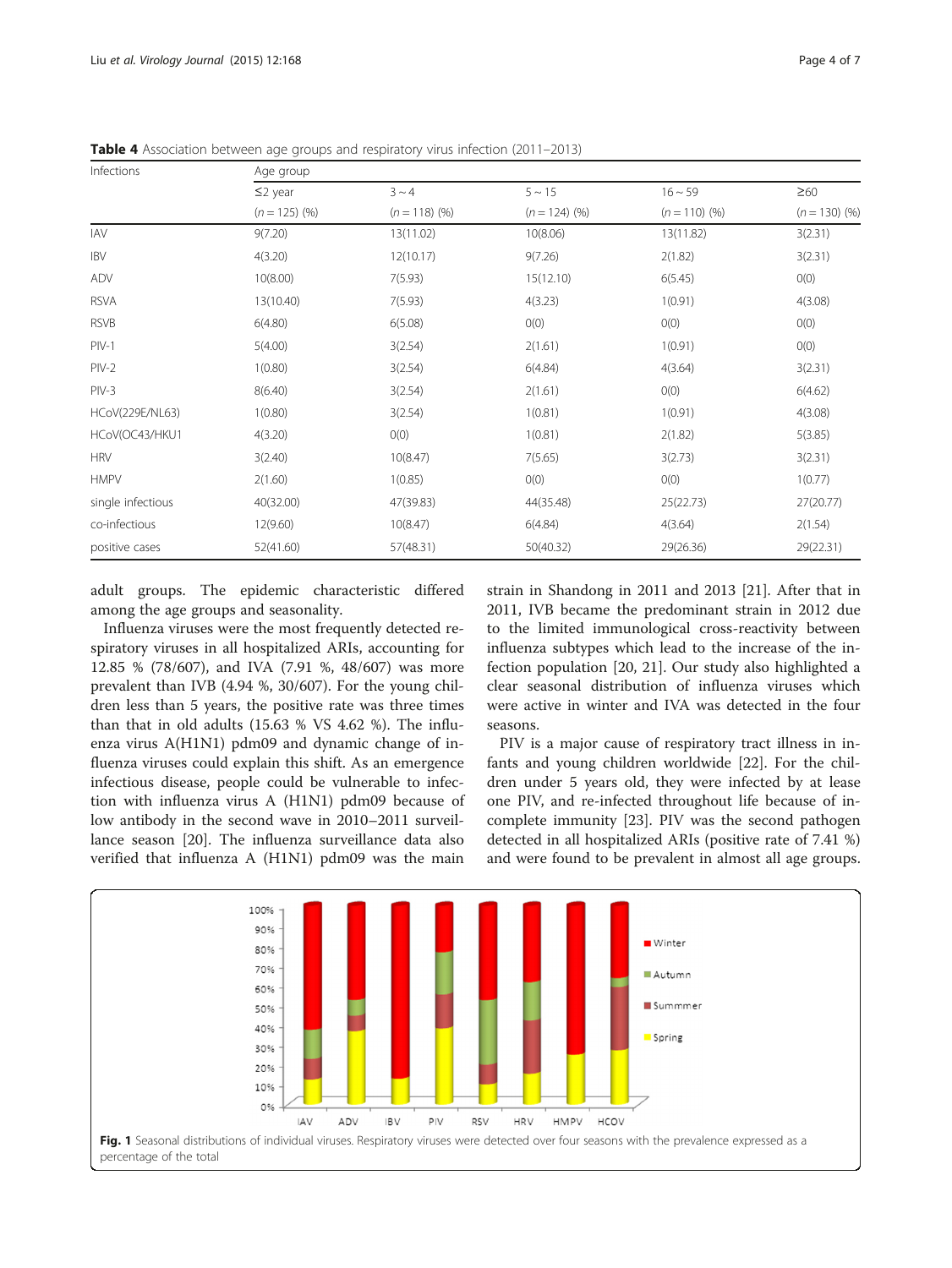| virus       | number | fever      | cough     | throat    | difficulty breathing | lung auscultation | abnormal X ray | diagnose result |            |
|-------------|--------|------------|-----------|-----------|----------------------|-------------------|----------------|-----------------|------------|
|             |        |            |           |           |                      |                   |                | pneumonia       | bronchitis |
| <b>RSV</b>  | 41     | 41(100)    | 32(78.05) | 8(43.90)  | 6(14.63)             | 25(60.98)         | 15(36.59)      | 31(75.61)       | 4(9.75)    |
| <b>IVA</b>  | 48     | 47(97.92)  | 38(79.17) | 20(41.67) | 3(27.08)             | 35(72.92)         | 21(43.75)      | 30(62.5)        | 8(16.67)   |
| <b>HRV</b>  | 26     | 26(100.00) | 19(73.08) | 3(50.00)  | 9(34.62)             | 8(30.77)          | 7(26.92)       | 18(69.23)       | 3(11.54)   |
| PIV         | 47     | 43(91.49)  | 36(76.60) | 9(40.43)  | 15(31.91)            | 27(57.45)         | 22(46.81)      | 34(72.34)       | 4(8.51)    |
| <b>ADV</b>  | 38     | 34(89.47)  | 28(73.68) | 16(42.11) | 8(21.05)             | 16(42.11)         | 1(2.63)        | 22(57.89)       | 7(18.42)   |
| IVB         | 30     | 30(100.00) | 26(86.67) | 8(26.67)  | 5(16.67)             | 10(33.33)         | 7(23.33)       | 13(43.33)       | 13(43.33)  |
| <b>HCoV</b> | 22     | 22(100.00) | 21(95.45) | 10(45.45) | 5(22.73)             | 15(68.18)         | 10(45.45)      | 13(59.09)       | 5(22.73)   |

<span id="page-4-0"></span>Table 5 Clinical symptoms and diagnosis results from infected patients

These data were consistent with the positive rate observed in Hong Kong and Rome. Compared with the 5.71 % positive rate in adults, our study also recorded a 10.07 % prevalence of PIVs infections under 5 years old with the predominate type being PIV-3, which was similar with the reports [\[24, 25](#page-6-0)]. At the same time, different from the prevalence of influenza virus in winter, PIV was active in all the seasons.

Our findings illustrated that RSV was the most pathogen of respiratory tract infection in children less than 5 years, accounting for 13.17 % (32/243), which were consistent with the study from Asia and China [[26](#page-6-0)–[28](#page-6-0)]. Our surveillance data also indicated that RSV-positive ARIs occurred during autumn and winter, which was in agreement with report from Jinzhou in China, Japan and the Unite States [[28](#page-6-0)–[30](#page-6-0)], but different from Hong Kong [[13\]](#page-5-0). The seasonal characteristics of RSV infection may be related to a region's climate and demographic factors. All of these would be important for local pediatricians to use antibiotics cautiously when children are hospitalized with ARIs.

It was known that ADV accounted for 5–10 % of lower respiratory tract infections with the highest rate occurring in young children [\[31](#page-6-0), [32\]](#page-6-0). Our results also showed that the total positive rate was 6.26 %, with 60.53 % (23/ 38) patients were children under 5 years old. Most ADV (29 of 38) were detected as single infection, which agreed with the report of Huang et al. [\[9](#page-5-0)].

Human cororavirus (HCoV), an important pathogen in adults [\[33](#page-6-0)], was detected in 3.62 % of patients, which was significantly lower than the Xiaoyan Yu's research [[11\]](#page-5-0), but higher than the previous report [[34\]](#page-6-0). To pursue the reason, the detection methods or the changed prevalent rules every 2–3 years maybe the main reason [\[35](#page-6-0)]. Our surveillance data showed that the virus positive rate in the adults was two times than that in children. Consistent with previous study [[36, 37\]](#page-6-0), only four patients (0.66 %) were infected with hMPV, including three children between 9 months to 5 years.

The result described the different positive rate from 2011–2013, the probably reason may be the dynamic distribution of respiratory viruses and the collected sample amount in different months. In 2012, IBV had the highest incidence (14.62 %), accounting for 34.25 % of all positive samples, followed by RSV, HRV and PIVs. In 2011, IAV was the most common virus in 2011, followed by ADV and PIVs, while IVA was the predominant pathogen in 2013, followed by PIVs, ADV and RSV. At the same time, the rate of the sample amount in 2013 (48.21 %) was higher than the other 2 years (39.18 and 19.38 %) in the non-epidemic season of respiratory virus infection (May-October) which lead to the decrease of positive rate in 2013.

In our study, respiratory viral infections have clear seasonal variations with most cases occurring in the winter. Possible explanations for this include seasonal variations in host immune response to infection [[33\]](#page-6-0), climatic factors such as lower temperature and low relative humidity which increase viral survival in the environment [[34](#page-6-0)].

Patient with respiratory viral infection usually develop clinical symptoms, including fever and cough, which further develop pneumonia and bronchitis. We found that RSV (75.61 %) and PIVs (72.34 %) infection were more likely to be associated with pneumonia than were ADV (57.89 %) and HCoV (59.09 %), while IVB shared the same chance to develop pneumonia and bronchitis (43.33 %).

# Conclusions

In conclusion, the results of our study give us a better understanding of the viral etiology of hospitalized ARIs in Shandong Province, China, which is useful for the guidance of pediatric clinical practice including the correct application of antibiotics as well as public health policy. Moreover, the use of multiple RT-PCR permits a rapid differential diagnosis of hospitalized ARIs potentially enabling rapid detection and response to outbreak.

# Methods

# Patients and specimens

From Jan, 2011, to December, 2013, the nasal and throat swabs (NTS) from Jinan Central Hospital Affiliated to Shandong University were collected from hospitalized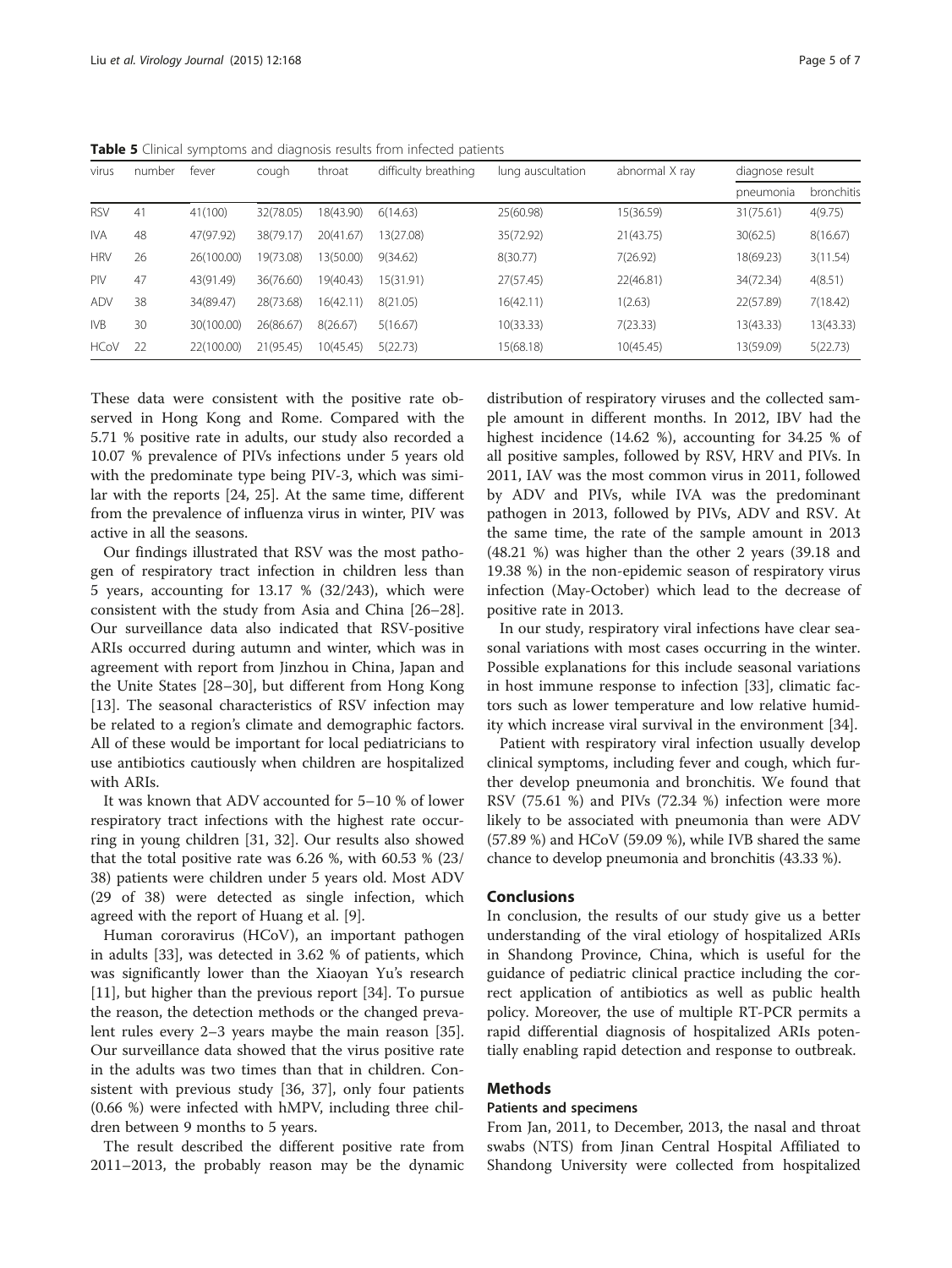<span id="page-5-0"></span>ARIs patients. Selection criteria included having one or more respiratory symptoms, including cough, sore throat, combined with a body temperature above 37.5 °C. The other information including symptoms, clinical diagnosis and demographic characteristic were recorded in case report forms. Clinical information of patients with virus infection was reviewed retrospectively from the records. NTS were kept in viral transport medium and stored at −70 °C prior to analysis.

This study was approved by the Ethics Committee of Shandong Center for disease control and prevention and all patients signed a "Written Informed Consent".

# Molecular detection of respiratory viruses

The viral nucleic acid was directly extracted from the clinical specimens by using a QIAamp mini viral RNA extraction Kit (Qiagen, German). The cDNAs were synthesized by PrimeScript TM 1st strand cDNA Synthesis Kit (Takara # 6110), all samples were tested by multiple RT-PCR screening according to Seeplex® RV12 ACE Detection manufacture (Seegene Cat No. RV6C00Y). The detected respiratory viruses included IVA, IVB, ADV, RSVA, RSVB, PIV1–3, hMPV, HCoV-229E/NL63, OC43/HKU1, and HRV.

#### Statistical analyses

Statistical analyses were conducted using SPSS 17. Descriptive statistics were used to characterize the median age and the infection rates. The chi-squared test was used to compare the infection rates for respiratory viruses among different age groups and different clinic characters. P-value <0.05 was considered to be statistically significant.

#### Abbreviations

WHO: World Health Organization; ARIs: Acute respiratory infections (ARIs); IAV: Influenza virus A; IBV: Influenza virus B; RSV: Respiratory syncytial virus; PIV: Para-influenza viruses; ADV: Adenovirus; HRV: Human rhinovirus; HMPV: Human metapneumovirus; HCoV: Human coronaviruses.

#### Competing interests

The authors declare that they have no competing interests.

#### Authors' contributions

XJW, XAQ, BZQ and LT conceived and designed the experiments, LT, LZ and WJL performed the experiment, LT,ZSY and SSX analyzed the data, GNJ and XCY contributed the materials, LT and WXJ wrote the manuscript.

#### Acknowledgements

This study was supported by Scientific and Technological Projects of Shandong Province(2009GG10002054),Health and Family Planning Commission of Shandong Province (2014WS0380) and the National Key Science and Technology project on Infectious Disease Surveillance Technique platform of China (2013ZX10004-202).

#### Author details

<sup>1</sup>Shandong Center for Disease Control and Prevention, Shandong Provincial Key Laboratory of Infectious Diseases Control and Prevention, Shandong University Institute for Prevention Medicine, Jinan 250014 Shandong, China. 2 Jinan Central Hospital Affiliated to Shandong University, Jinan 250014 Shandong, China.

Received: 3 June 2015 Accepted: 20 September 2015 Published online: 14 October 2015

#### References

- 1. World Health Organization. World Health Report 2004 Statistical Anne. Geneva: WHO; 2004.
- 2. Williams BG, Gouws E, Boschi-Pinto C, Bryce J, Dye C. Estimates of worldwide distribution of child deaths from acute respiratory infections. Lancet Infect Di. 2002;2:25–32.
- 3. Mahony JB. Nucleic acid amplification-based diagnosis of respiratory virus infections. Expert Rev Anti Infect Ther. 2010;8:1273–92.
- 4. Beck ET, Henrickson KJ. Molecular diagnosis of respiratory viruses. Future Microbiol. 2010;5:901–16.
- 5. Monto AS. Occurrence of respiratory virus: time, place and person. Pediatr Infect Dis J. 2004;23:S58–64.
- 6. Do AH, van Doorn HR, Nghiem MN, Bryant JE, Hoang TH, Do QH, et al. Viral etiologies of acute respiratory infections among hospitalized Vietnamese children in Ho Chi Minh City, 2004–2008. PLoS One. 2011;6((3):e18176.
- 7. Laguna-Torres VA, S\_anchez-Largaespada JF, Lorenzana I, Forshey B, Aguilar P, Jimenez M, et al. Influenza and other respiratory viruses in three Central American countries. Influenza Other Respi Viruses. 2011;5:123–34.
- 8. He Y, Lin GY, Wang Q, Cai XY, Zhang YH, Lin CX, et al. A 3-year prospective study of the epidemiology of acute respiratory viral infections in hospitalized children in Shenzhen, China. Influenza Other Respi Viruses. 2014;8:443–51.
- 9. Huang G, Yu D, Mao N, Zhu Z, Zhang H, Jiang Z, et al. Viral etiology of acute respiratory infection in Gansu Province, China, 2011. PLoS One. 2013;8:e64254.
- 10. Feng L, Li Z, Zhao S, Nair H, Lai S, Xu W, et al. Viral etiologies of hospitalized acute lower respiratory infection patients in China, 2009–2013. PLoS One. 2014;9:e99419.
- 11. Yu X, Lu R, Wang Z, Zhu N, Wang W, Julian D, et al. Etiology and clinical characterization of respiratory virus infections in adult patients attending an emergency department in Beijing. PLoS One. 2012;7:e32174.
- 12. Ren L, Gonzalez R, Wang Z, Xiang Z, Wang Y, Zhou H, et al. Prevalence of human respiratory viruses in adults with acute respiratory tract infections in Beijing, 2005–2007. Clin Microbiol Infect. 2007;15:1146–53.
- 13. Sung RY, Chan PK, Tsen T, Li AM, Lam WY, Yeung AC, et al. Identification of viral and atypical bacterial pathogens in children hospitalized with acute respiratory infections in Hong Kong by multiplex PCR assays. J Med Virol. 2009;81:153–9.
- 14. Deng J, Ma Z, Huang W, Li C, Wang H, Zheng Y, et al. Respiratory virus multiplex RT-PCR assay sensitivities and influence factors in hospitalized children with lower respiratory tract infections. Virol Sin. 2013;28:97–102.
- 15. Pierangeli A, Gentile M, Di Marco P, Pagnotti P, Scagnolari C, Trombetti S, et al. Detection and typing by molecular techniques of respiratory viruses in children hospitalized for acute respiratory infection in Rome, Italy. J Med Virol. 2007;79:463–8.
- 16. Zuccotti G, Dilillo D, Zappa A, Galli E, Amendola A, Martinelli M, et al. Epidemiological and clinical features of respiratory viral infections in hospitalized children during the circulation of influenza virus A(H1N1) 2009. Influenza Other Respi Viruses. 2011;5:e528–34.
- 17. Oue'draogo S, Traore' B, Nene Bi ZAB, Yonli FT, Kima D, Bonane P, et al. Viral etiology of respiratory tract infections in children at the pediatric hospital in Ouagadougou (Burkina Faso). PLoS One. 2014;9:e110435.
- 18. Zhang C, Zhu N, Xie Z, Lu R, He B, Liu C, et al. Viral etiology and clinical profiles of children with severe acute respiratory infections in China. PLoS One. 2013;8(8):e72606.
- 19. da Silva RC, da Silva MG, Rojas MA, Amorim AR, Couceiro JN, Lupi O, et al. Frequency of viral etiology in symptomatic adult upper respiratory tract infections. Braz J Infect Dis. 2015;19:30–5.
- 20. Wangchuk S, Thapa B, Zangmo S, Jarman RG, Bhoomiboonchoo P, Gibbons RV. Influenza surveillance from November 2008 to 2011; including pandemic influenza A(H1N1)pdm09 in Bhutan. Influenza Other Respir Viruses. 2013;7(3):426–30.
- 21. Song SX, Wang YL, Zhang SY, Liu T, Lin Y, Sun L, et al. Analysis on the epidemiology and etiology data of influenza illness cases in Shandong Province from 2009–2012. Modern Prev Med. 2014;41(19):3466–9 (in Chinese).
- 22. Henrickson KJ. Parainfluenza viruses. Clin Miceobiol Rev. 2003;16:242–64.